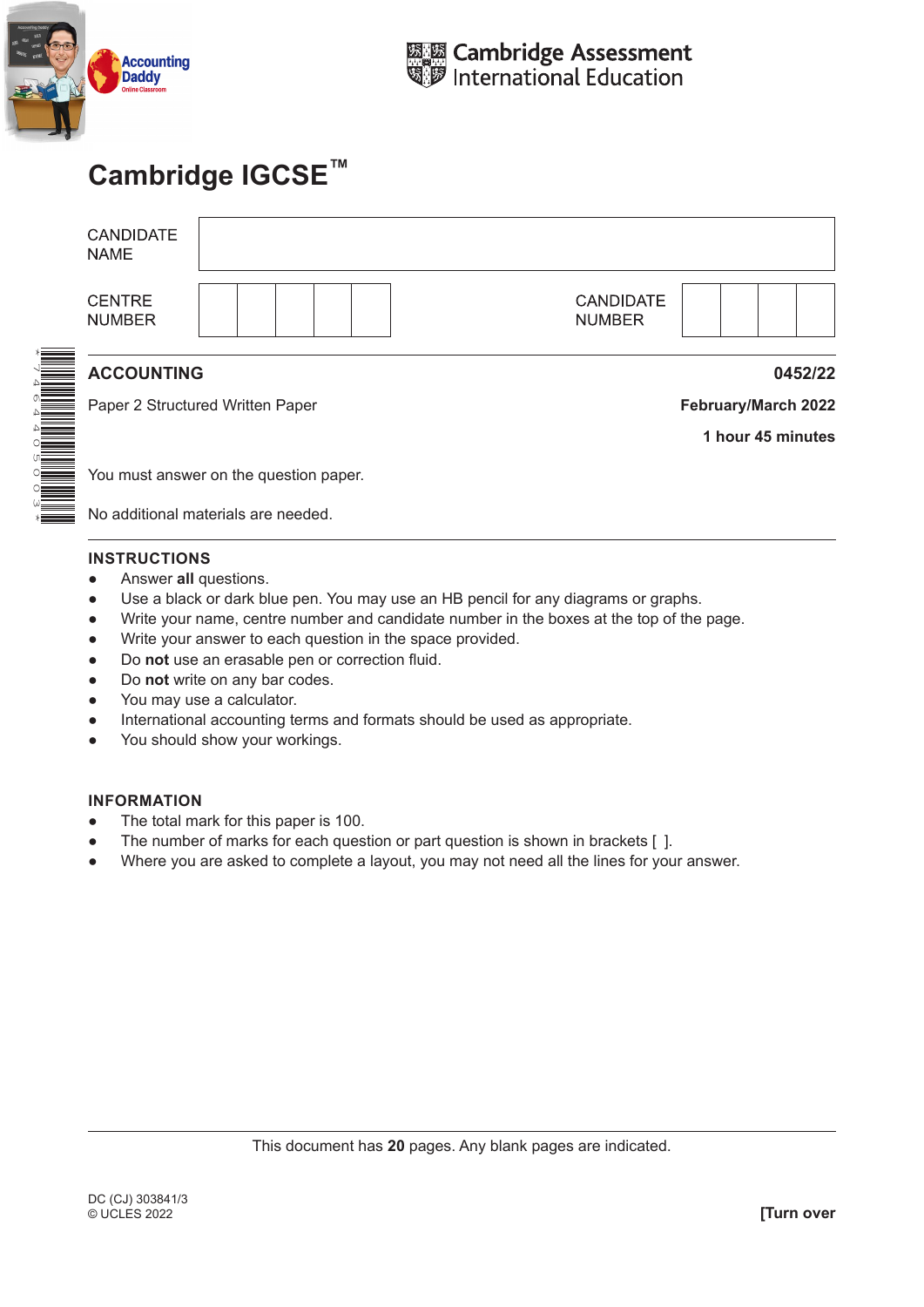**1** Nazmeen started in business as a hairdresser on 1 January 2022. She purchases her hairdressing supplies on credit and uses the imprest system for her petty cash.

Nazmeen's assets and liabilities at 1 January 2022 were as follows:

| Motor vehicle   | 11000 |
|-----------------|-------|
| Balance at bank | 2300  |
| Petty cash      | 200   |
| Bank loan       | 2500  |

#### **REQUIRED**

**(a) (i)** Prepare the general journal entry to record the opening assets and liabilities at 1 January 2022. A narrative is required.

| Date | Details |       |   |
|------|---------|-------|---|
| .    |         |       | . |
| .    |         |       |   |
|      | <br>    |       |   |
|      | <br>    | <br>  |   |
| .    | .<br>.  | .<br> |   |
| .    | .<br>.  | .<br> |   |
|      |         |       |   |

#### Nazmeen General journal

[4]

 **(ii)** State one other use of the general journal.

..................................................................................................................................... [1]

Nazmeen makes all payments of less than \$100 by petty cash. The imprest amount, which is \$200, is restored on the first day of each month from the bank account.

Nazmeen provided the following information for January 2022.

January 3 Paid for petrol, \$35.

- 8 Paid for magazines for the reception area, \$14.
- 17 Paid \$60 to GL Limited, a trade payable.
- 26 Paid for vehicle cleaning, \$9.
- 29 Paid \$38 to Alim, a trade payable.

#### **REQUIRED**

**(b) (i)** Complete Nazmeen's petty cash book on the following page. Balance the petty cash book, bring down the balance on 1 February 2022 and restore the imprest.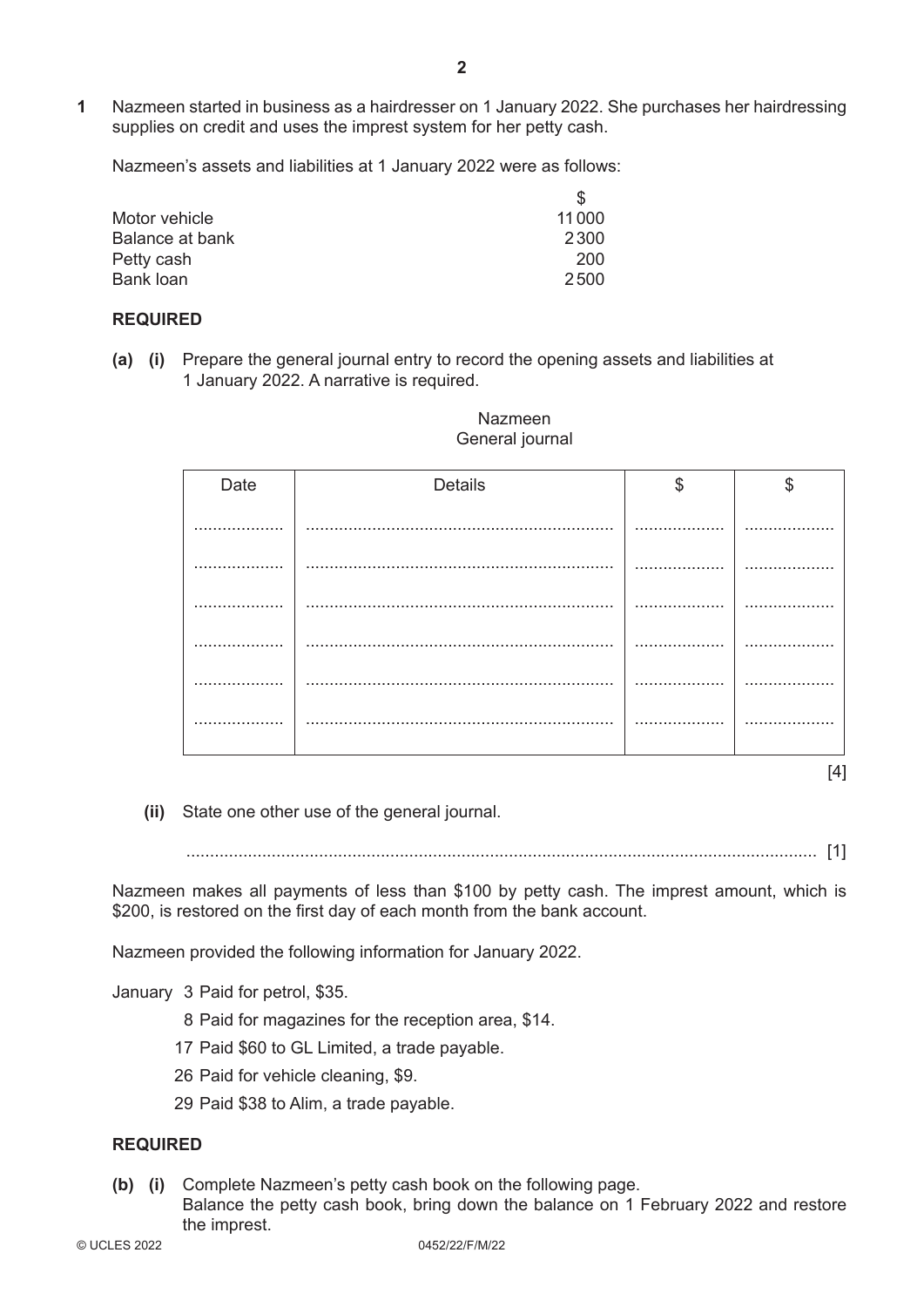|                            | Ledger<br>accounts<br>\$               |      | :<br>:<br>:<br>:     | $\vdots$                        | $\vdots$<br>:::::::::::         | $\vdots$     | $\vdots$                        | ,,,,,,,,,,,,,,,,,,,,,,,,             | $\vdots$                            |                                 | $\vdots$               | $\ddot{z}$<br>$\vdots$              |               |
|----------------------------|----------------------------------------|------|----------------------|---------------------------------|---------------------------------|--------------|---------------------------------|--------------------------------------|-------------------------------------|---------------------------------|------------------------|-------------------------------------|---------------|
|                            | Sundry<br>expenses<br>\$               |      |                      |                                 | :<br>:<br>:<br>:<br>            |              | :<br>:<br>:<br>:                | :<br>:<br>:<br>:<br>:<br>:<br>:<br>: |                                     |                                 |                        | <br>:<br>:<br>:<br>:                |               |
|                            | expenses<br>Motor<br>$\leftrightarrow$ |      | $\vdots$             |                                 | ::::::::::<br>:<br>:<br>:       | Ì            | ,,,,,,,,,,,,,,,,,,,,,,,         | ::::::::::<br>                       | :<br>:<br>:<br>:<br>j               | ļ                               | $\vdots$               | $\frac{1}{2}$<br>:<br>:<br>:<br>:   |               |
|                            | Total<br>paid<br>\$                    |      |                      |                                 |                                 |              | ,,,,,,,,,,,,,,,,,,,,,,,         | :<br>:<br>:<br>:                     |                                     | :::::::::                       |                        | <br>:<br>:<br>:<br>:                |               |
| Petty Cash Book<br>Nazmeen | Details                                |      | :<br>:<br>:          |                                 |                                 |              | i<br>:<br>:                     | :<br>:<br>:                          |                                     |                                 |                        | i                                   |               |
|                            | Date                                   | 2022 |                      | :::::::::::<br>:<br>:<br>:<br>: | :::::::::::<br>:<br>:<br>:<br>: |              | :::::::::::<br>:<br>:<br>:<br>: | $\vdots$                             | :<br>::::::::::<br>:<br>:<br>:<br>: | :::::::::::<br>:<br>:<br>:<br>: | $\vdots$<br>$\ddot{}}$ | :<br>::::::::::<br>:<br>:<br>:<br>: | ļ<br>$\vdots$ |
|                            | Total<br>received<br>\$                |      | <br>:<br>:<br>:<br>: |                                 | :<br>:<br>:<br>:                | :::::::::::: | ,,,,,,,,,,,,,,,,,,,,,,,,,       | ::::::::::::                         | :<br>:<br>:                         | <br>::::::                      | $\vdots$               | :<br>:<br>:<br>:                    | $\vdots$      |

0452/22/F/M/22

[Turn over

 $\frac{1}{2}$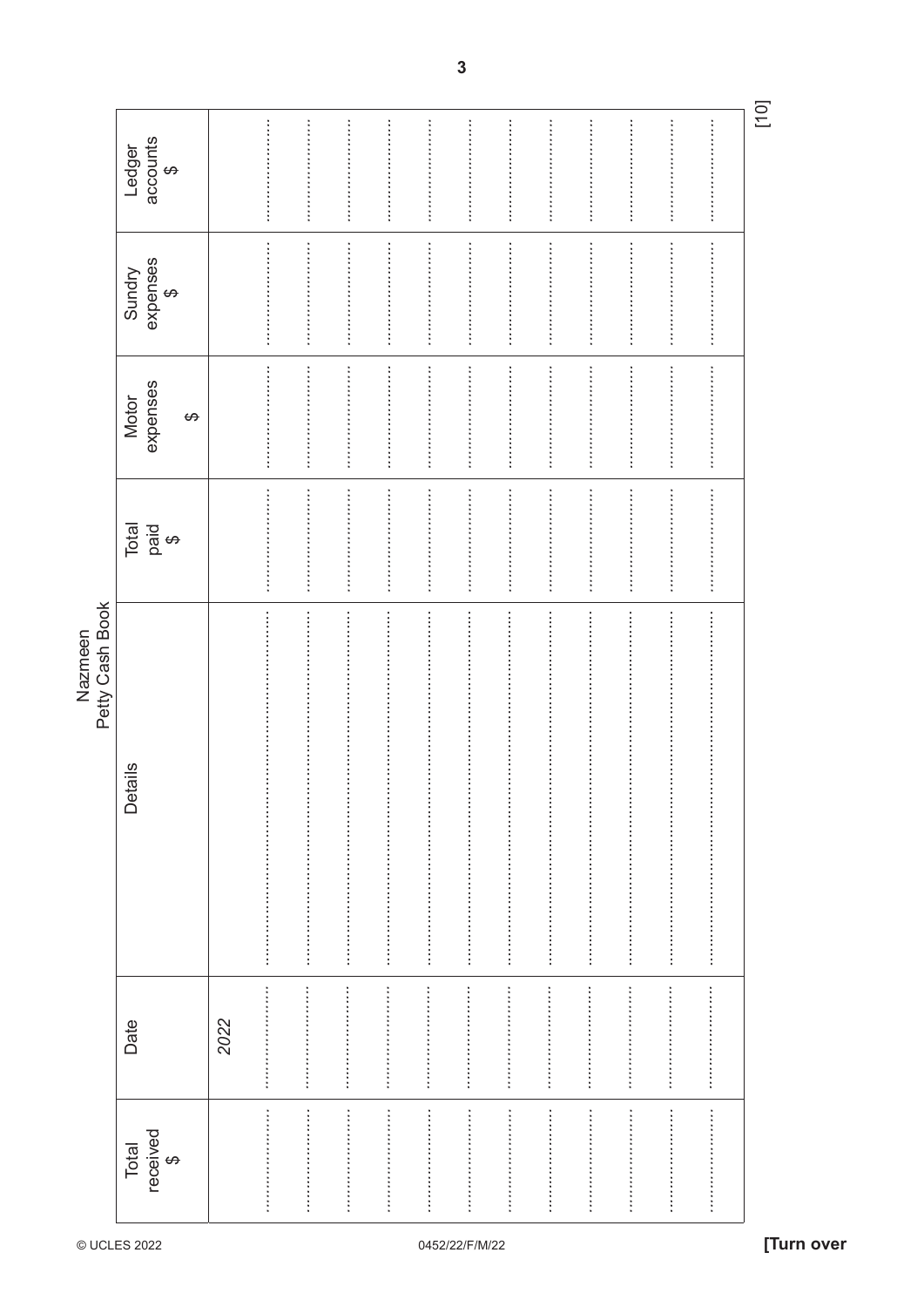**(ii)** State one advantage of using the imprest system for petty cash.

..................................................................................................................................... [1]

Nazmeen receives business documents from her credit suppliers.

#### **REQUIRED**

(c) Complete the table below by placing a tick  $(\checkmark)$  to indicate which document(s) each item appears on. The first one is completed for you.

|                                                                       | Invoice | Credit note | Statement<br>of account |
|-----------------------------------------------------------------------|---------|-------------|-------------------------|
| A credit purchase                                                     |         |             |                         |
| The balance owing by Nazmeen to a<br>supplier at the end of the month |         |             |                         |
| A purchases return                                                    |         |             |                         |
| Trade discount deducted from list price                               |         |             |                         |
| Payment made to a credit supplier                                     |         |             |                         |

[4]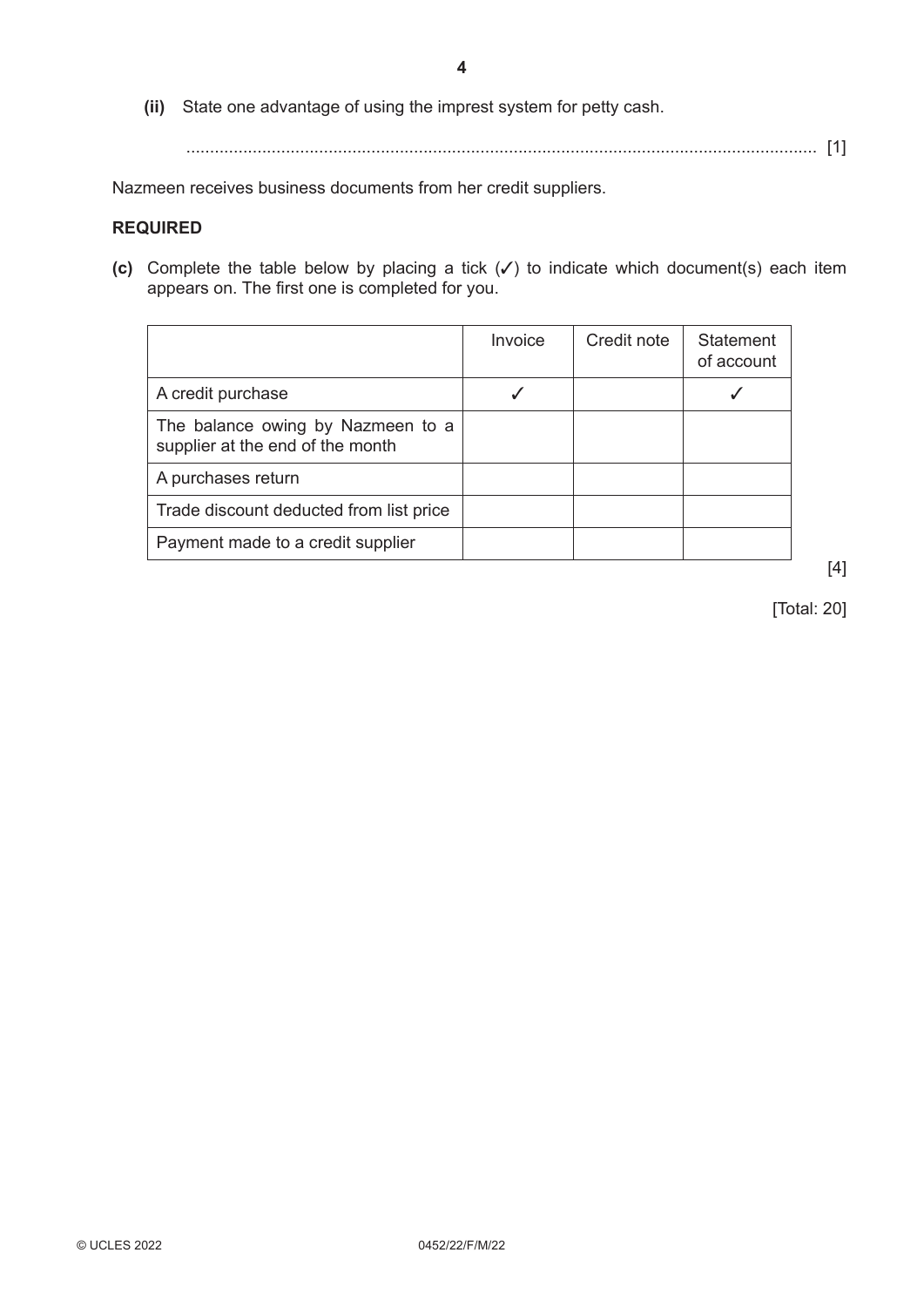## **BLANK PAGE**

 $5\phantom{a}$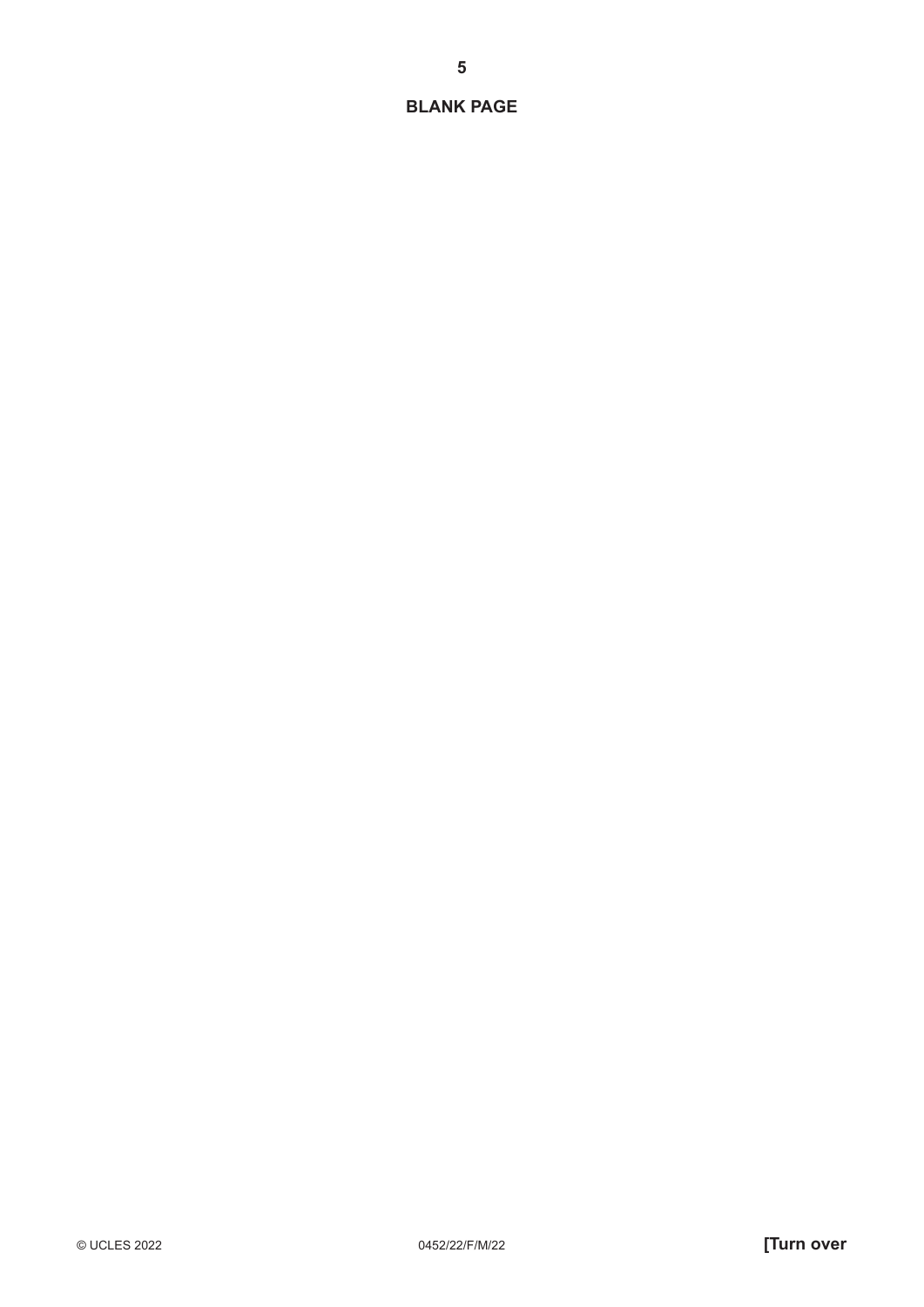**2** Ravi is a trader. He provided the following information.

| 2021 |                                                       | \$      |
|------|-------------------------------------------------------|---------|
|      | 1 February Sales ledger control account debit balance | 12510   |
|      | Sales ledger control account credit balance           | 1245    |
| 2022 |                                                       |         |
|      | 31 January Totals for the year:                       |         |
|      | Credit sales                                          | 134 000 |
|      | Cash sales                                            | 4625    |
|      | Bank transfers received from credit customers         | 96250   |
|      | Cash received from credit customers                   | 12890   |
|      | Returns from credit customers                         | 4000    |
|      | Irrecoverable debts written off                       | 9100    |
|      | Contra entries                                        | 1677    |
|      | Discount allowed                                      | 4643    |
|      | Discount received                                     | 2119    |
|      | Interest charged on overdue sales ledger accounts     | 1104    |
|      | Sales ledger control account debit balance            |         |
|      | Sales ledger control account credit balance           | nil     |

## **REQUIRED**

**(a)** Prepare Ravi's sales ledger control account for the year ended 31 January 2022. Balance the account and bring down the balance on 1 February 2022.

| Date | Details | $\frac{1}{2}$ | Date | Details | \$ |
|------|---------|---------------|------|---------|----|
|      |         |               |      |         |    |
|      |         |               |      |         |    |
|      |         |               |      |         |    |
|      |         |               |      |         |    |
| .    | .       | .             | .    | .       |    |
|      |         |               | .    |         |    |
|      |         |               |      |         |    |
|      |         |               |      |         |    |
|      |         |               |      |         |    |
|      |         |               |      |         |    |
|      |         |               |      | .       |    |
|      |         |               |      |         |    |

ravis and the contract of the contract of the Ravis Ravis of the Ravis State of the Ravis State of the Ravis S Sales ledger control account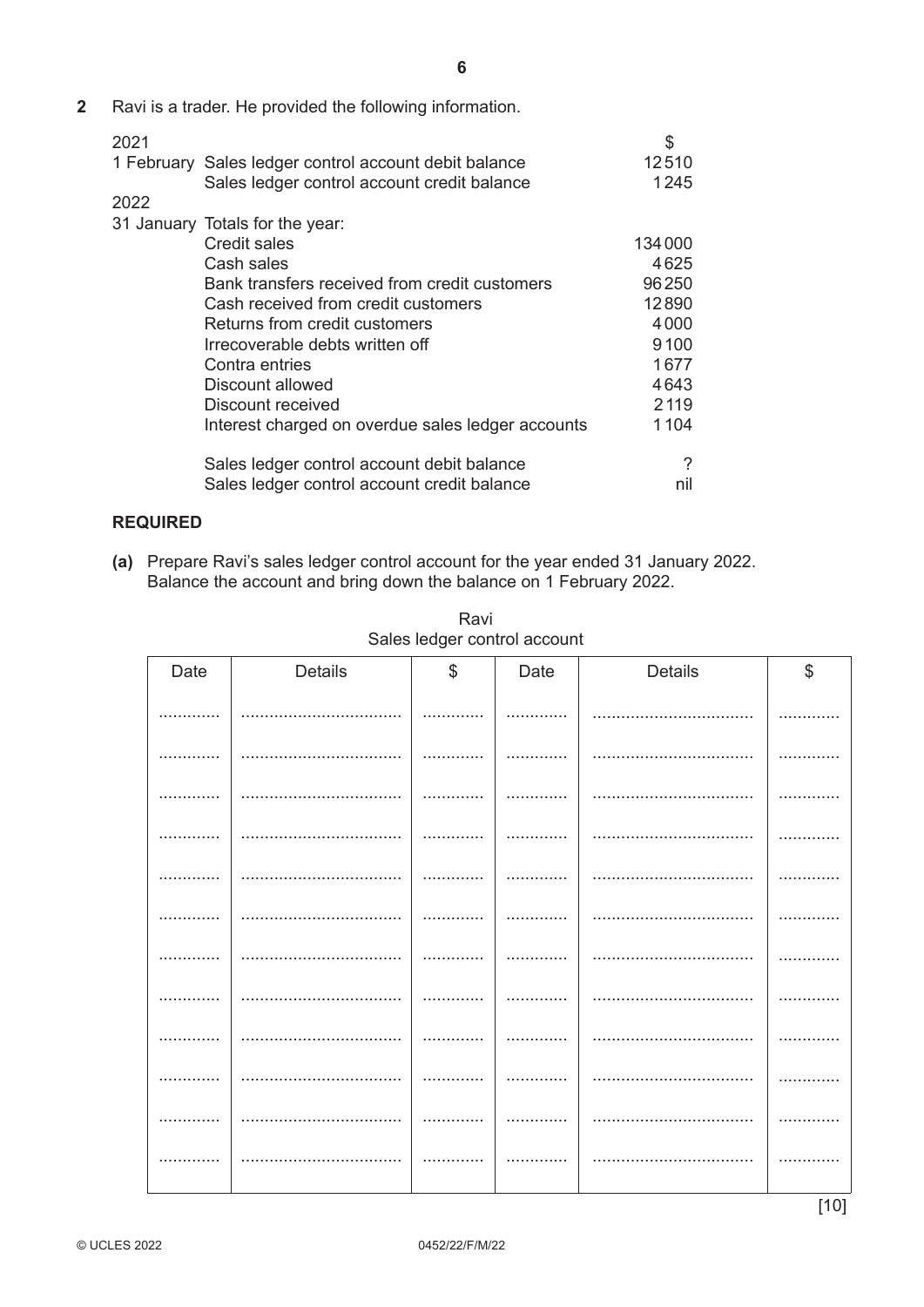(b) State the accounting principle which is being applied when irrecoverable debts are written off. (c) Explain why the following interested parties want to know the level of Ravi's trade receivables. (i) Bank manager  $(ii)$ Trade payables 

Ravi sends out statements of account to credit customers and charges interest on overdue accounts. He is concerned about the loss caused to his business by irrecoverable debts. He is considering employing a part-time credit controller to contact credit customers by telephone and to start legal action on overdue accounts if necessary. The credit controller would be paid \$6800 per annum.

#### **REQUIRED**

(d) Advise Ravi whether or not he should employ the credit controller. Justify your answer.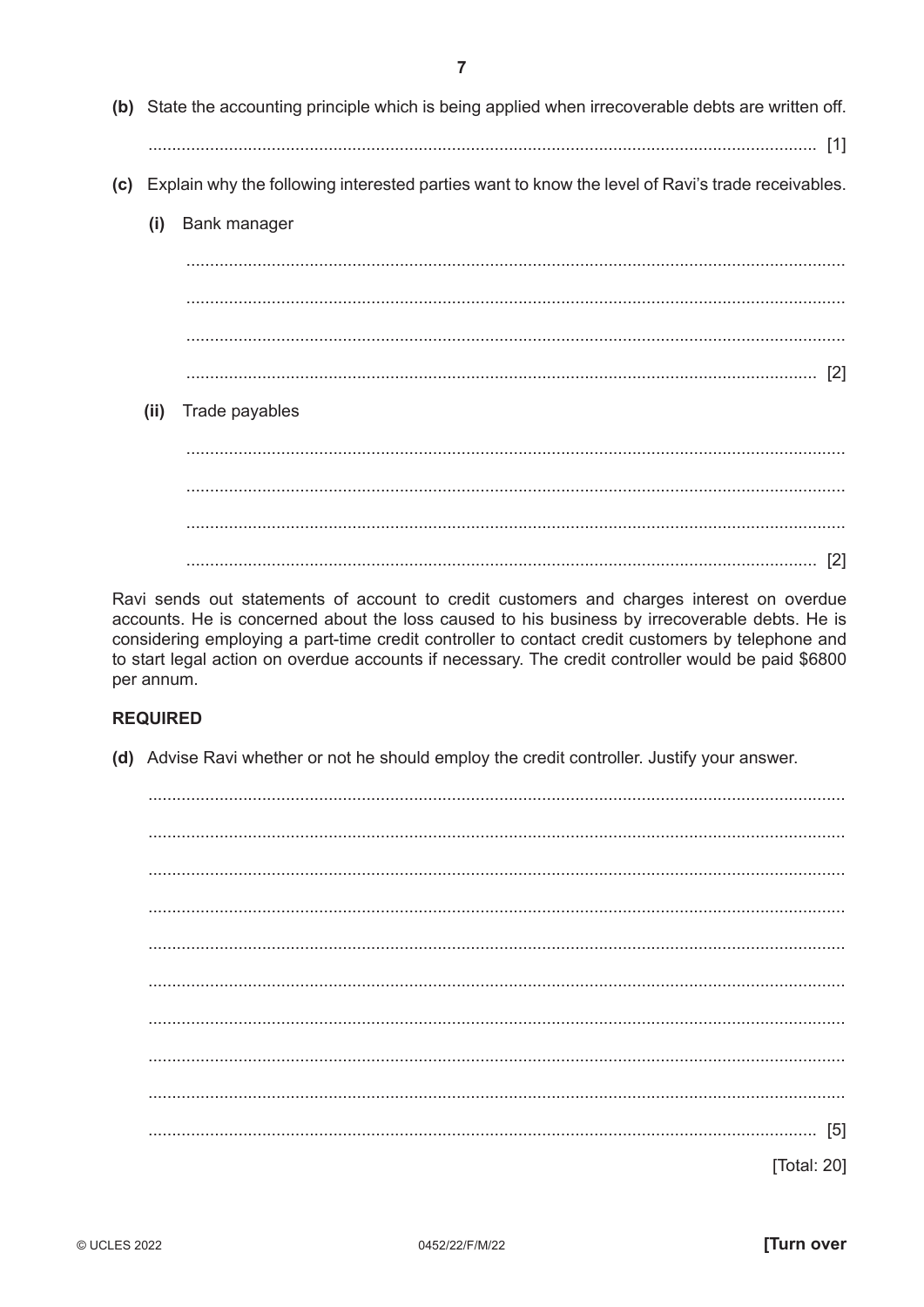**3** Pari owns a clothing factory. Her year end is 31 December.

At 31 December 2021, her ledger account balances included the following.

|                                                | \$      |
|------------------------------------------------|---------|
| Inventory at 1 January 2021                    |         |
| Raw materials                                  | 6100    |
| Work in progress                               | 9420    |
| Finished goods                                 | 11350   |
| Revenue                                        | 230 020 |
| Purchases of raw materials                     | 84200   |
| Wages                                          |         |
| <b>Factory operatives</b>                      | 33000   |
| Factory supervisor                             | 26000   |
| Office and sales staff                         | 45000   |
| Rates and insurance                            | 14000   |
| General factory expenses                       | 11500   |
| Factory equipment - at cost                    | 100000  |
| Factory equipment – provision for depreciation | 36000   |
| Additional information                         |         |
| 1.<br>Inventory at 31 December 2021            |         |
| Raw materials                                  | 6840    |
| Work in progress                               | 9885    |
| Finished goods                                 | 12630   |
|                                                |         |

- 2. Rates and insurance are to be apportioned equally between the factory and the office.
- 3. At 31 December 2021, general factory expenses of \$500 were unpaid.
- 4. Factory equipment is depreciated at 20% per annum using the reducing balance method.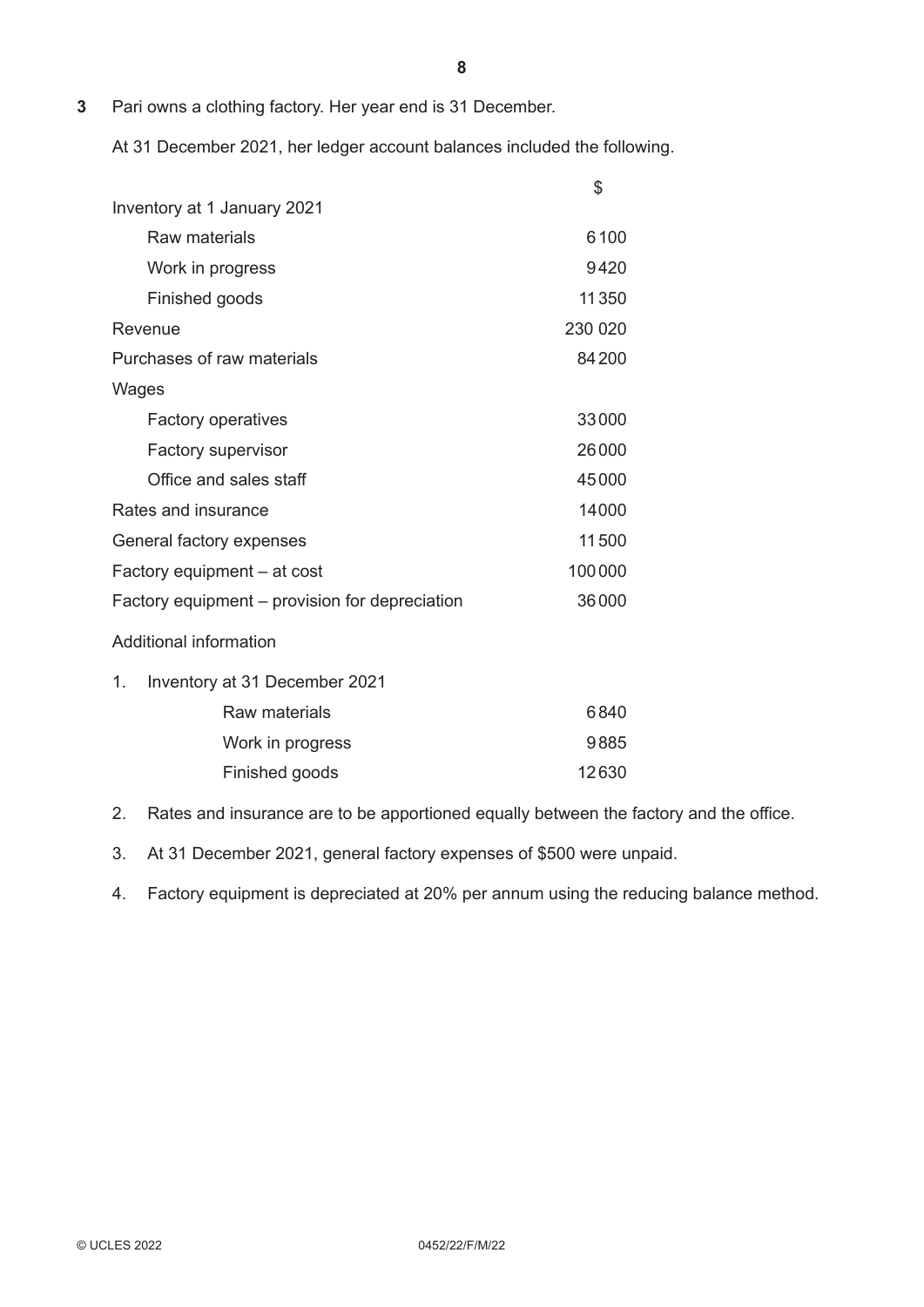(a) Prepare Pari's manufacturing account for the year ended 31 December 2021.

Manufacturing Account for the year ended 31 December 2021  $\mathfrak{S}$  $\mathfrak{S}$ . . . . . . . . . . . . . . . . . . . . . . . . . . . . . . . . . . . . . . . . . . . . . . . . . . . . . . . . . . . . . . . . . . . . . . . . . . . . . . . . . . . . . . . . . . . . . . . . . . . . . . . . . . . . . . . . . . . . . . . . . . . . . . . . . . . . . . . . . . . . . . . . . . . . . . . . . . . . . . . . . . . . . . . . . . . . . . . . . . . . . . . . . . . . . . . . . . . . . . . . . . . . . . . . . . . . . . . . . . . . . . . . . . . . . . . . . . . . . . . . . . . . . . . . . . . . . . . . . . . . . . . . . . . . . . . . . . . . . . . . . . . . . . . . . . . . . . . . . . . . . . . . . . . . . . . . . . . . . . . . . . . . . . . . . . . . . . . . . . . . . . . . . . . . . . . . . . . . . . . . . . . . . . . . . . . . . . . . . . . . . . . . . . . . . . . . . . . . . . . . . . . . . . . . . . . .  $\ddotsc$ . . . . . . . . . . . . . . . . . . . . . . . . . . . . . . . . . . . . . . . . . . . . . . . . . . . . . . . . . . . . . . . . . . . . . . . . . . . . . . . . . . . . . . . . . . . . . . . . . . . . . . . . . . . . . . . . . . . . . . . . . . . . . . . . . . . . . . . . . . . . . . . . . . . . . . . . . . . . . . . . . . . . . . . . . . . . . . . . . . . . . . . . . . . . . . . . . . . . . . . . . . . . . . . . . . . . . . . . . . . . . . . . . . . . . . . . . . .

Pari

 $[9]$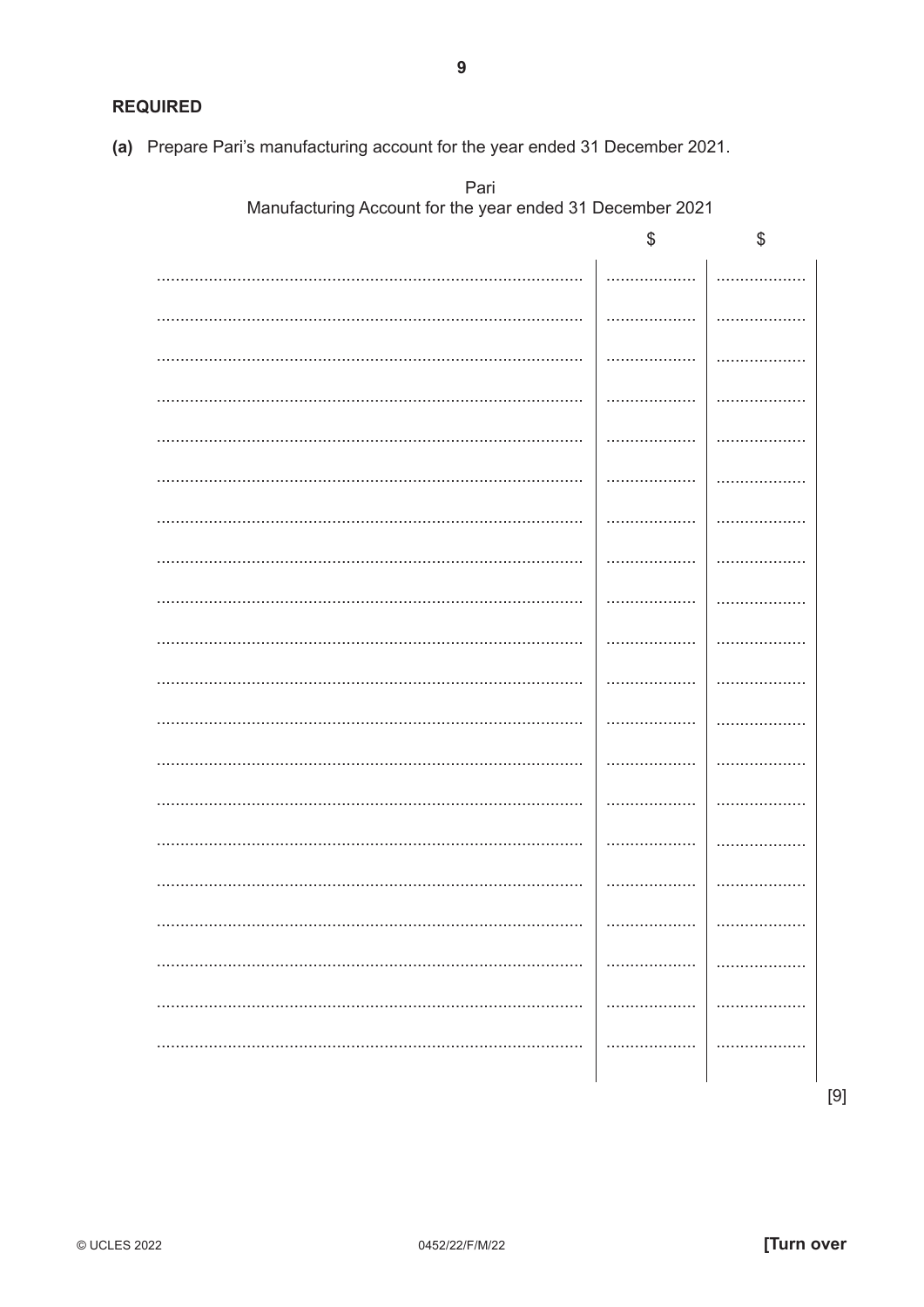(b) Prepare Pari's income statement (trading section) for the year ended 31 December 2021.

Pari Income Statement (trading section) for the year ended 31 December 2021

|          | \$ | \$    |
|----------|----|-------|
|          |    |       |
|          | .  |       |
|          |    |       |
|          |    |       |
|          |    |       |
|          |    |       |
| $\cdots$ | .  |       |
| 1.1.1    |    |       |
|          |    |       |
|          |    |       |
| 1.1.1    | .  |       |
|          |    | $[4]$ |

(c) Calculate Pari's gross margin. Your answer should be correct to two decimal places.

| Gross margin |        |  |  |  |
|--------------|--------|--|--|--|
| working      | answer |  |  |  |
|              |        |  |  |  |
|              |        |  |  |  |
|              |        |  |  |  |
|              |        |  |  |  |
|              |        |  |  |  |
|              |        |  |  |  |

 $[2]$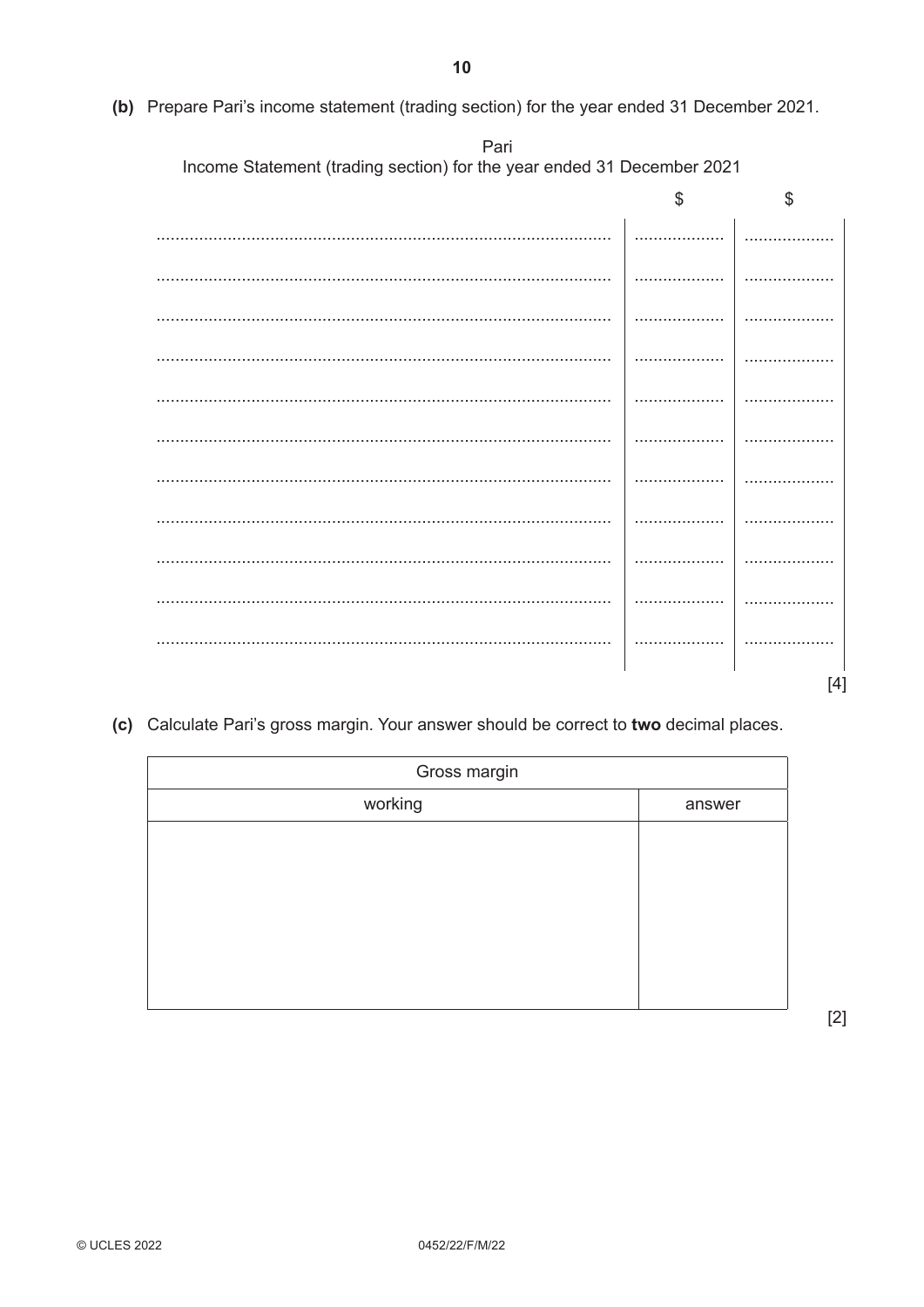Pari is disappointed in her cost of production and gross profit. She is considering buying in her products instead of producing them in her factory.

## **REQUIRED**

(d) Advise Pari whether or not she should start to buy in her products. Justify your answer.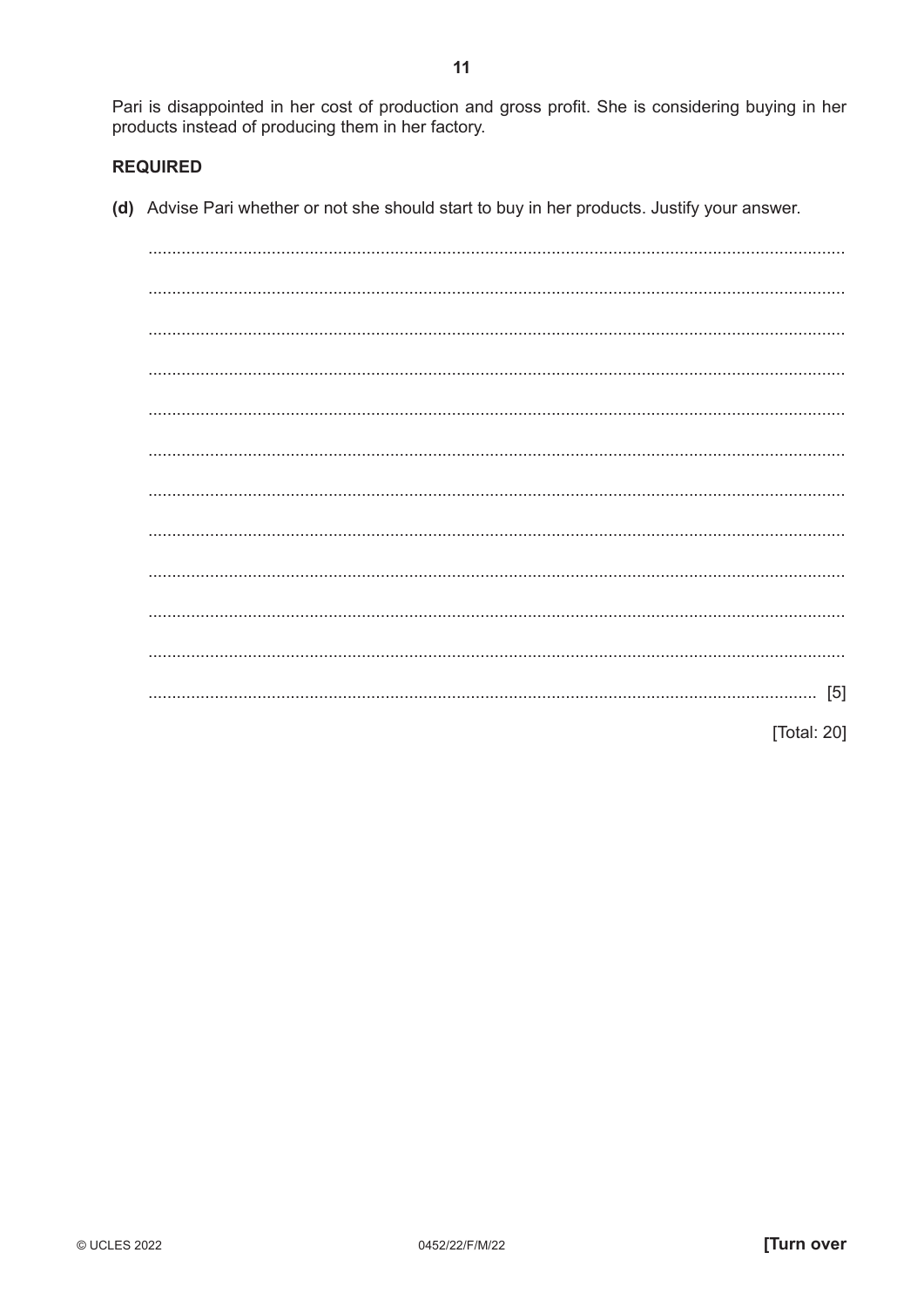**4** Demis is a trader. His financial year ends on 31 December. He prepared the following trial balance which contains errors.

| Demis<br>Trial balance at 31 December 2021 |        |        |
|--------------------------------------------|--------|--------|
|                                            | Debit  | Credit |
|                                            | \$     | \$     |
| <b>Sales</b>                               |        | 90052  |
| <b>Purchases</b>                           |        | 52420  |
| Purchases                                  | 52420  |        |
| Rates and insurance                        | 11500  |        |
| General expenses                           | 1092   |        |
| Property                                   | 92500  |        |
| <b>Fixtures at cost</b>                    | 34000  |        |
| Provision for depreciation of fixtures     |        | 21760  |
| Trade receivables                          | 7410   |        |
| Trade payables                             | 4665   |        |
| Inventory                                  |        | 9600   |
| Cash at bank                               | 8095   |        |
| Capital at 1 January 2021                  |        | 109940 |
| Drawings                                   | 11320  |        |
| Suspense                                   | 60770  |        |
|                                            | 283772 | 283772 |

Additional information

- 1. There was \$80 in the petty cash box at 31 December 2021.
- 2. The value of inventory on 31 December 2021 was included in the trial balance. The inventory valuation had increased by 20% since 31 December 2020.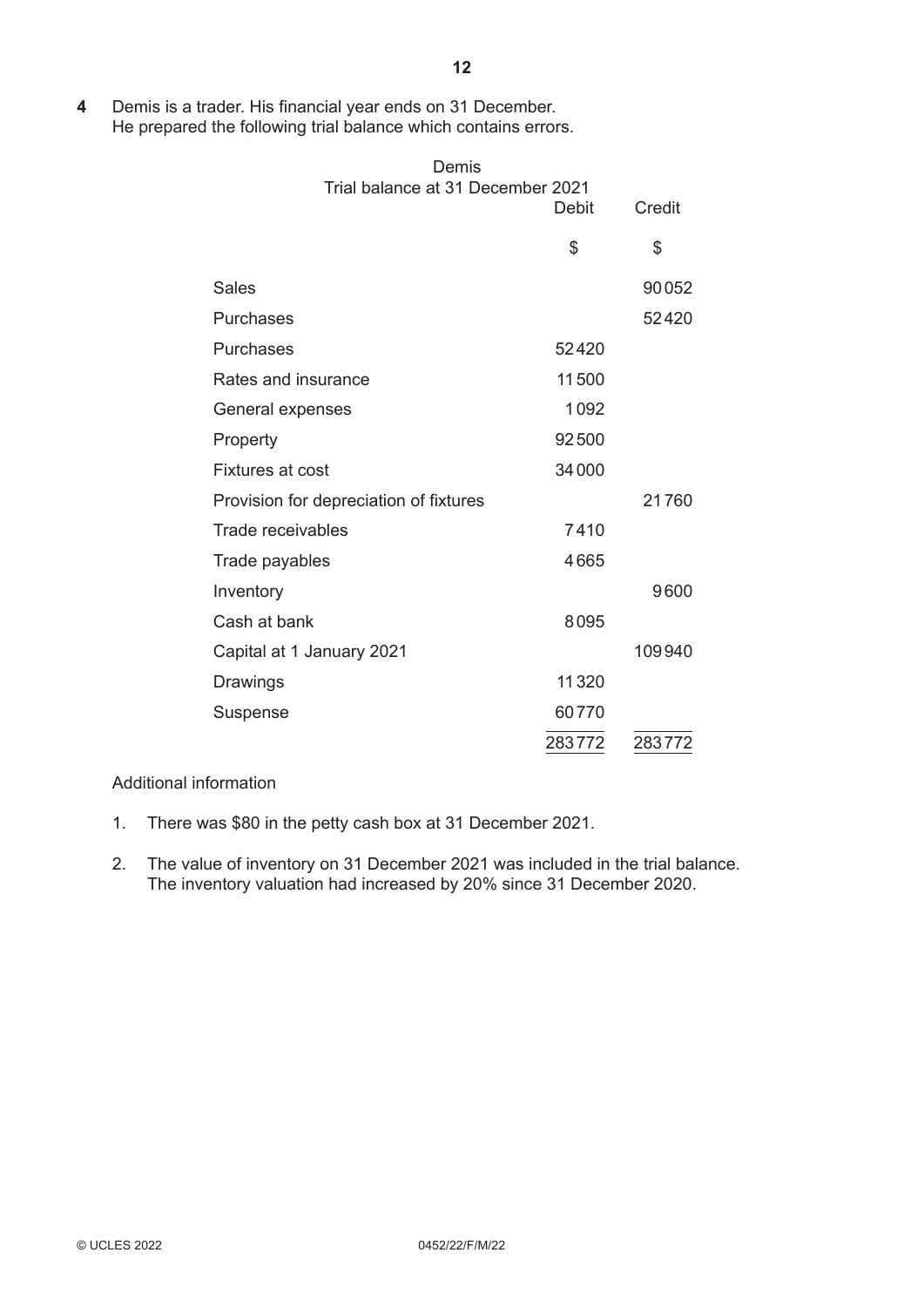(a) Prepare a corrected trial balance at 31 December 2021.

| Corrected Trial Balance at 31 December 2021 |                               |              |  |
|---------------------------------------------|-------------------------------|--------------|--|
|                                             | <b>Debit</b><br>$\mathcal{L}$ | Credit<br>\$ |  |
| <b>Sales</b>                                |                               |              |  |
| Purchases                                   |                               |              |  |
| Rates and insurance                         |                               |              |  |
| General expenses                            |                               |              |  |
| Property                                    |                               |              |  |
| Fixtures at cost                            |                               |              |  |
| Provision for depreciation of fixtures      |                               |              |  |
| Trade receivables                           | .                             |              |  |
| Trade payables                              |                               |              |  |
| Inventory                                   |                               |              |  |
| Cash at bank                                |                               |              |  |
| Capital at 1 January 2021                   |                               |              |  |
| Drawings                                    |                               |              |  |
|                                             |                               |              |  |
|                                             |                               |              |  |
|                                             |                               |              |  |
|                                             |                               |              |  |

Demis<br>Corrected Trial Relance at 31 December 2021

 $[6]$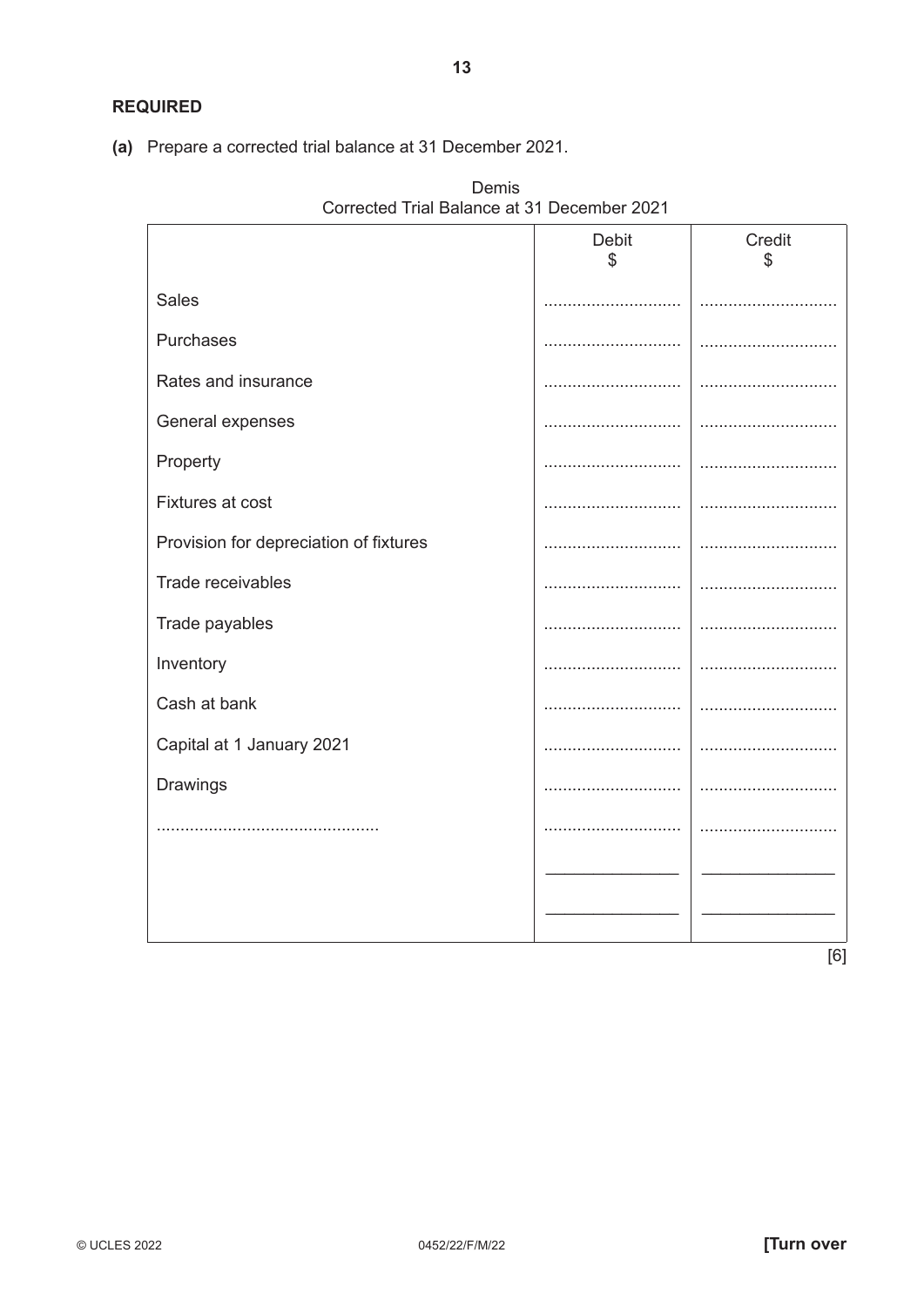Demis has received a bank statement which shows that there were unpresented cheques of \$437 at 31 December 2021. There were no outstanding lodgements.

#### **REQUIRED**

**(b)** Calculate the bank balance shown on the bank statement at 31 December 2021. Indicate whether this balance is a debit or a credit balance.

................................................................................................................................................... ................................................................................................................................................... ................................................................................................................................................... ............................................................................................................................................. [2]

Demis later discovered the following errors.

- 1 Drawings of goods for own use, \$317, had been omitted from the books of account.
- 2 Purchases returns, \$93, had been credited to the sales account.
- 3 A payment for property insurance, \$500, had been debited to the property account.
- 4 A credit purchase, \$315, from Erin, had been recorded as \$135.
- 5 A credit sale, \$191, to Harvinder, had been debited to the sales account and credited to Harvinder's account.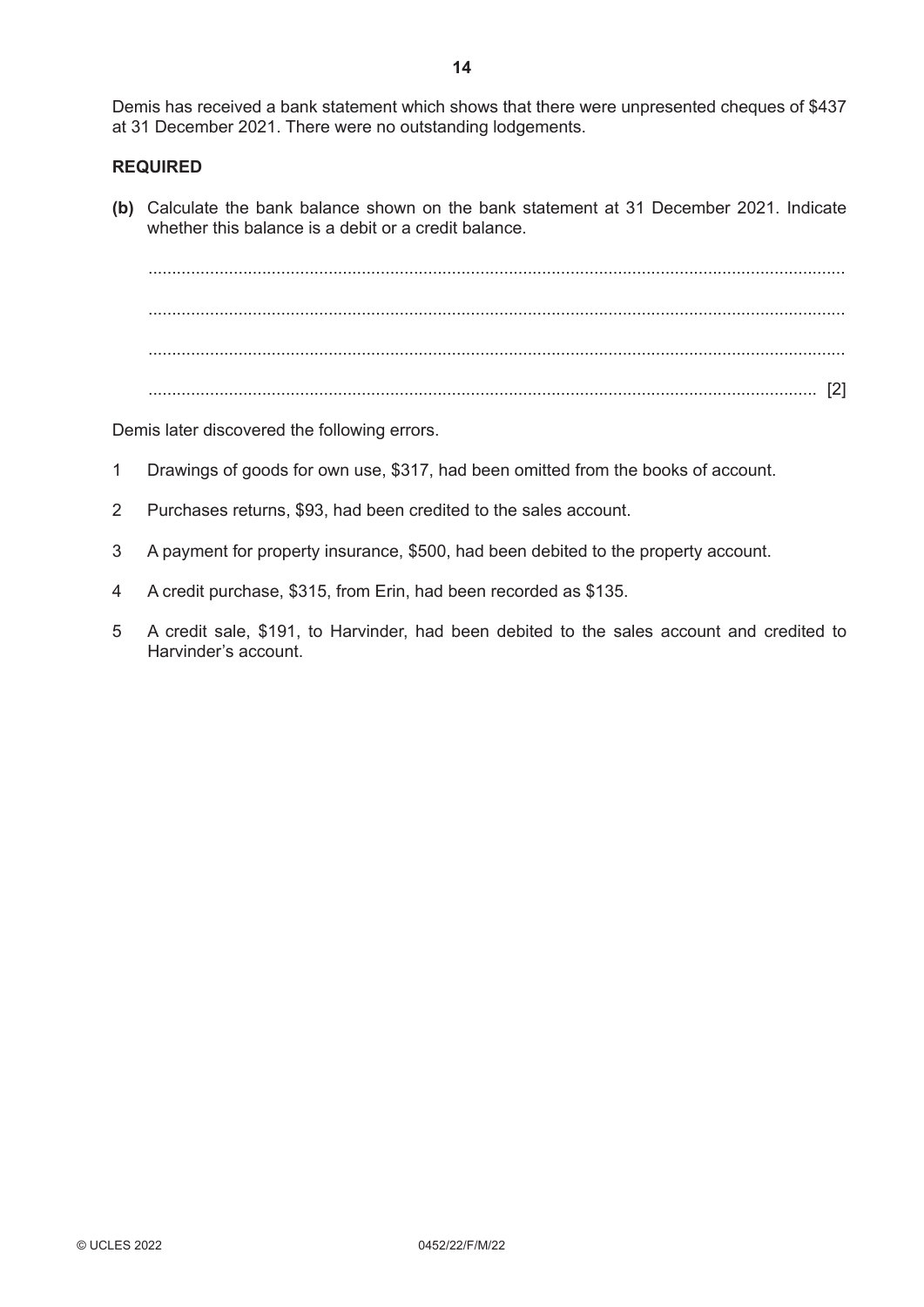**(c)** Complete the following table to show the entries required to correct **each** error.

|    |                                                                                                                            | Entries required to correct the error |    |         |    |
|----|----------------------------------------------------------------------------------------------------------------------------|---------------------------------------|----|---------|----|
|    | Error                                                                                                                      | <b>Debit</b><br>Credit                |    |         |    |
|    |                                                                                                                            | Account                               | \$ | Account | \$ |
| 1. | Drawings of goods for own use,<br>\$317, had been omitted from the<br>books of account.                                    |                                       |    |         |    |
|    | 2. Purchases returns, \$93, had been<br>credited to the sales account.                                                     |                                       |    |         |    |
| 3. | A payment for property insurance,<br>\$500, had been debited to the<br>property account.                                   |                                       |    |         |    |
|    | 4. A credit purchase, \$315, from<br>Erin, had been recorded as \$135.                                                     |                                       |    |         |    |
|    | 5. A credit sale, \$191, to Harvinder,<br>had been debited to the<br>sales account and credited to<br>Harvinder's account. |                                       |    |         |    |

[10]

- **(d)** Identify the following error types from the table above.
	- **(i)** error 2 ..................................................................................................................................... [1]  **(ii)** error 4 ..................................................................................................................................... [1]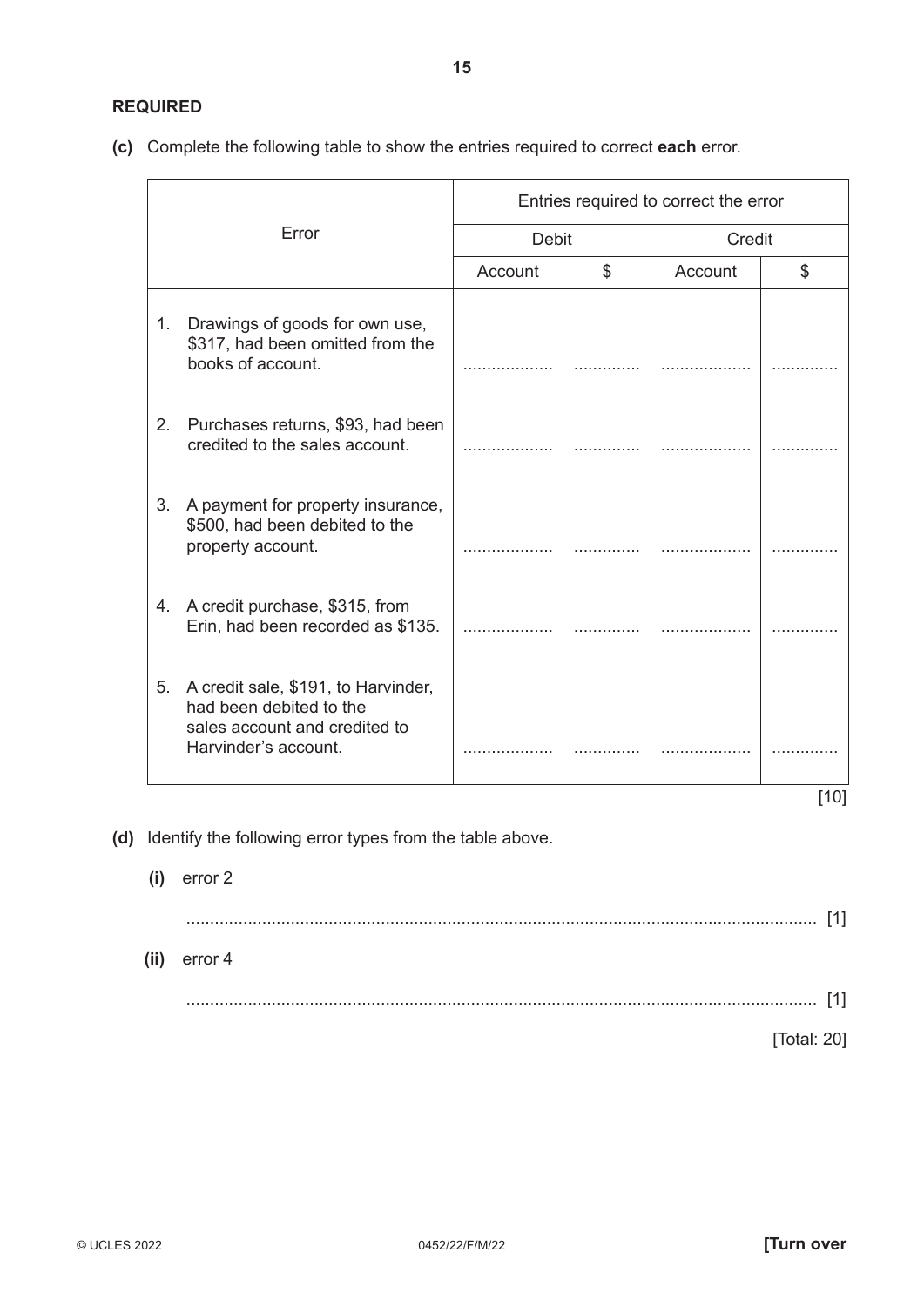**5** Priti and Paisley are in partnership renting out properties. Paisley manages the office and maintains the bookkeeping records for the partnership.

The partnership agreement provides for

| Interest on drawings | 5% per annum                                                              |
|----------------------|---------------------------------------------------------------------------|
| Interest on capital  | 4% per annum                                                              |
| Salary to Paisley    | \$6000 per annum                                                          |
|                      | Residual profits and losses to be shared 75% to Priti and 25% to Paisley. |

The partners provided the following list of balances.

| Capital accounts at 1 February 2021         |             |  |
|---------------------------------------------|-------------|--|
| Priti                                       | 100000      |  |
| Paisley                                     | 20000       |  |
| Current accounts at 1 February 2021         |             |  |
| Priti                                       | 7932 credit |  |
| Paisley                                     | 2350 credit |  |
| Drawings for the year ended 31 January 2022 |             |  |
| Priti                                       | 15000       |  |
| Paisley                                     | 13000       |  |
|                                             |             |  |

The profit for the year ended 31 January 2022 was \$33100.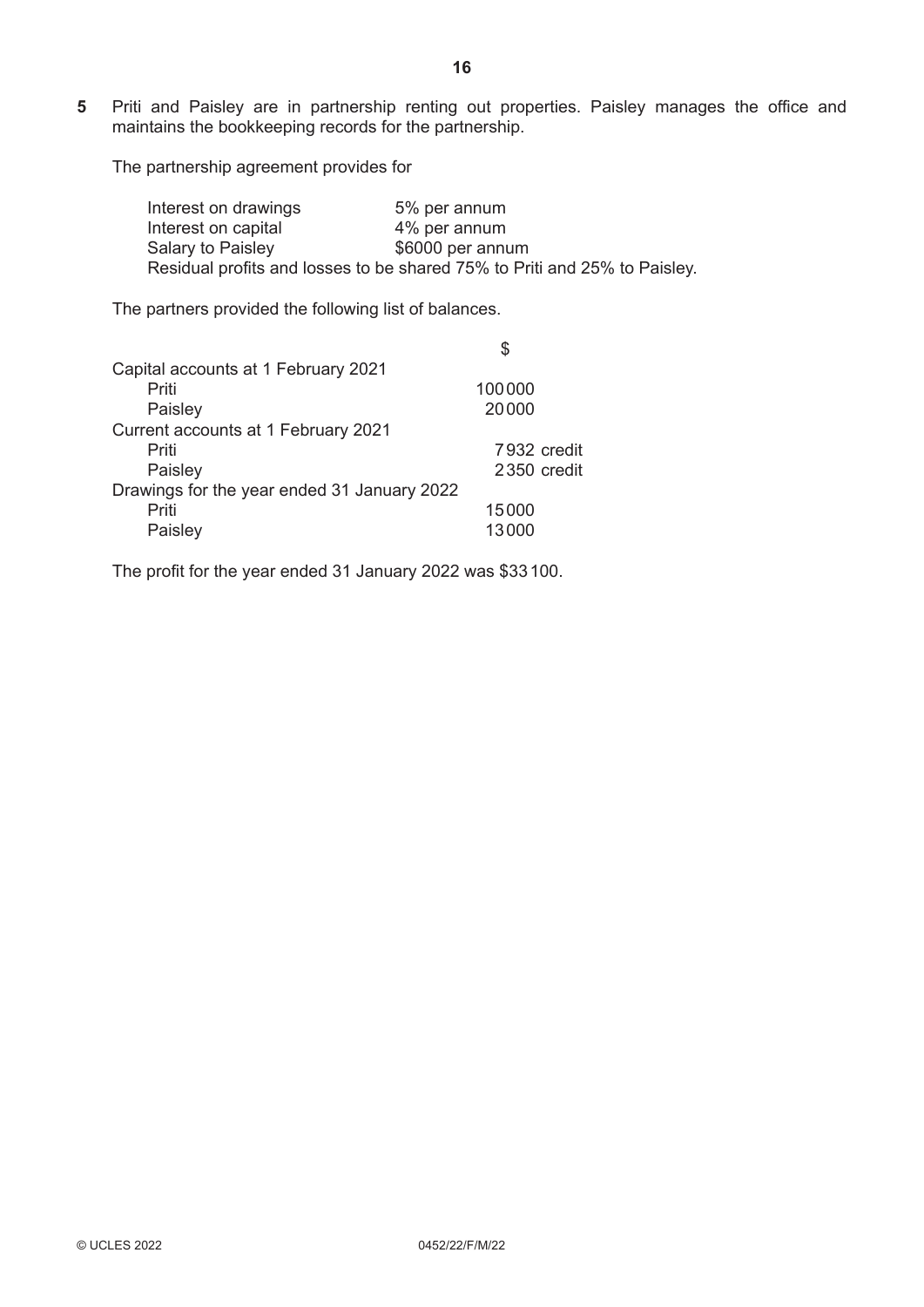(a) Prepare the appropriation account for Priti and Paisley for the year ended 31 January 2022.

 $17$ 

|              | $\frac{1}{2}$ | $\boldsymbol{\mathsf{\$}}$ |
|--------------|---------------|----------------------------|
| .            |               |                            |
| .            | .             | .                          |
| .            | .<br>.        |                            |
| .<br>        | .<br>         | .                          |
|              |               |                            |
|              |               |                            |
|              |               |                            |
|              | .             |                            |
| .            | .             |                            |
|              | .             |                            |
| .<br>1.1.1.1 | 1.1.1.1       |                            |
|              |               |                            |
| <br>         |               | .                          |
|              |               |                            |
|              |               |                            |
| $\cdots$     |               |                            |
| .            | $\cdots$      |                            |
|              | .             |                            |
|              |               | [6]                        |

Priti and Paisley Appropriation Account for the year ended 31 January 2022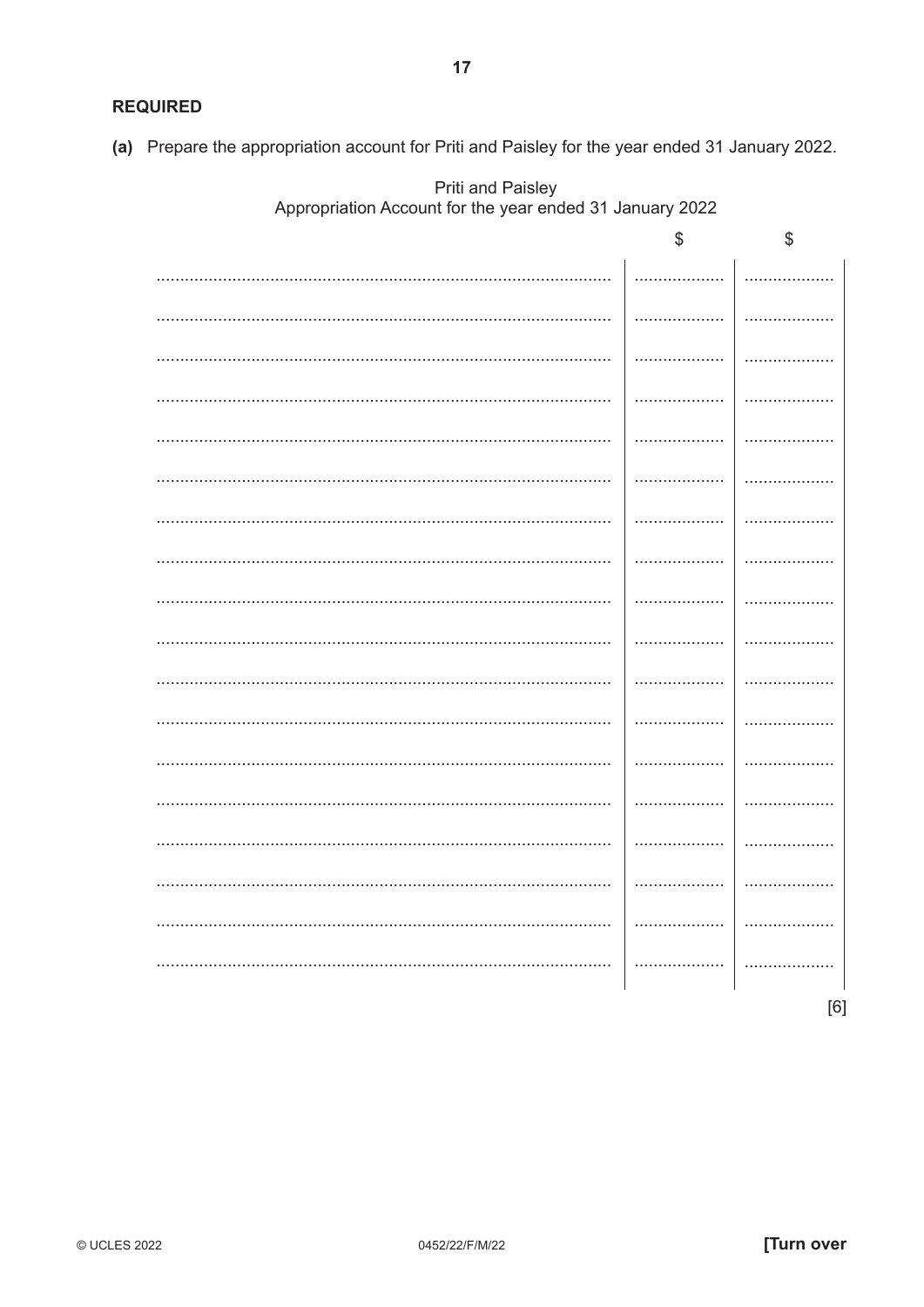(b) Prepare Paisley's current account for the year ended 31 January 2022. Balance the account and bring down the balance on 1 February 2022.

|      |                          | Current account |      |         |               |
|------|--------------------------|-----------------|------|---------|---------------|
| Date | Details                  | \$              | Date | Details | $\mathcal{L}$ |
|      |                          |                 |      |         |               |
|      |                          | .               |      |         |               |
|      |                          |                 |      |         |               |
|      |                          |                 |      |         |               |
|      |                          |                 |      |         |               |
|      |                          |                 |      |         |               |
|      |                          |                 |      |         |               |
|      |                          |                 |      |         |               |
|      |                          |                 |      |         |               |
| .    | $\sim$ $\sim$ $\sim$<br> | . .<br>.        | .    |         | .             |
|      |                          |                 |      |         |               |
| .    |                          | . .             | .    |         | .             |
|      |                          |                 |      |         |               |
|      |                          |                 |      |         |               |
|      |                          |                 |      |         |               |
|      |                          |                 |      |         |               |
|      |                          |                 |      |         |               |
|      |                          |                 |      |         |               |

Paisley

- $[6]$
- (c) Suggest three reasons why Paisley may not be satisfied with his overall share of the profit for the year to 31 January 2022.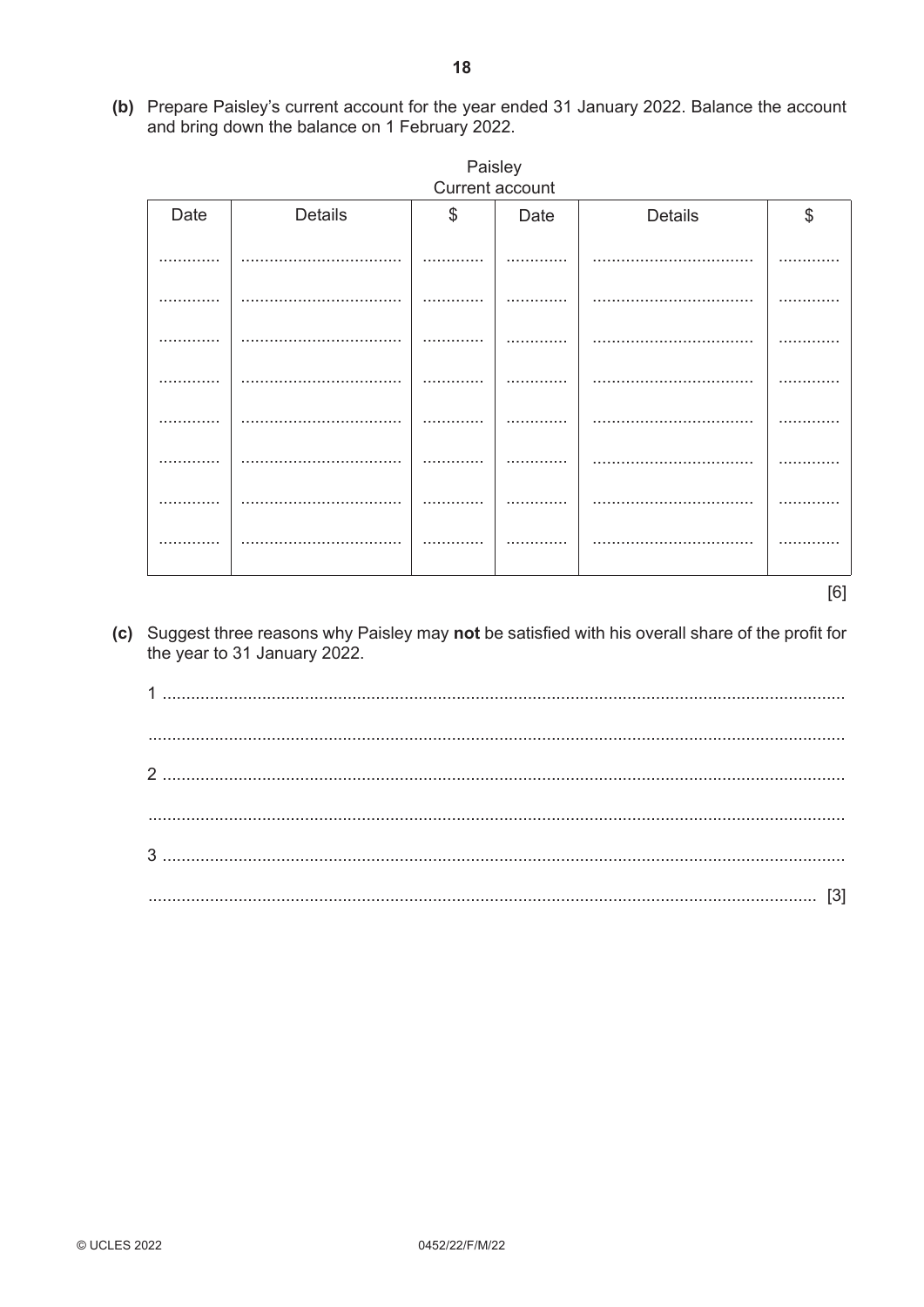Priti and Paisley are planning to purchase more properties to rent out. They are considering forming a limited company as they believe this would make it easier for them to raise the finance for the purchase of the properties.

#### **REQUIRED**

(d) Advise Priti and Paisley whether or not they should form a limited company. Justify your answer with two advantages and two disadvantages.

| [Total: 20] |
|-------------|